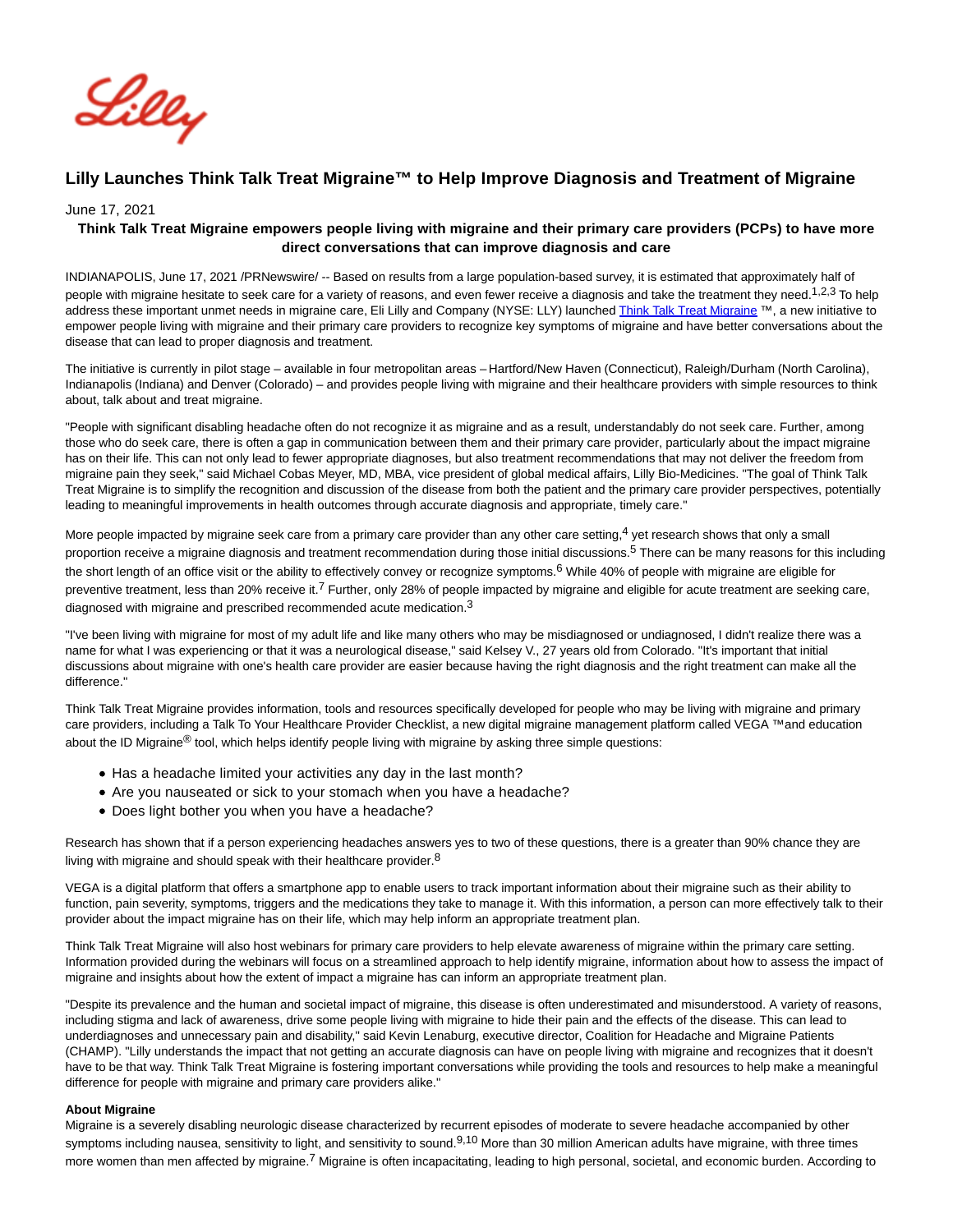the Medical Expenditures Panel Survey, total annual healthcare costs associated with migraine are estimated to be as high as \$56 billion in the United States, yet it remains under-recognized and under-treated.<sup>11</sup>

## **About Lilly's Commitment to Headache Disorders**

For over 25 years, Lilly has been committed to helping people affected by headache disorders, investigating more than a dozen different compounds for the treatment of migraine and cluster headache. These research programs have accelerated our understanding of these diseases and furthered the advancement of treatments for headache disorders. Our goal is to apply our combined clinical, academic and professional experience to build a research portfolio that delivers broad solutions and addresses the needs of people affected by these disabling neurologic diseases.

## **About Eli Lilly and Company**

Lilly is a global health care leader that unites caring with discovery to create medicines that make life better for people around the world. We were founded more than a century ago by a man committed to creating high-quality medicines that meet real needs, and today we remain true to that mission in all our work. Across the globe, Lilly employees work to discover and bring life-changing medicines to those who need them, improve the understanding and management of disease, and give back to communities through philanthropy and volunteerism. To learn more about Lilly, please visit us at **lilly.com** and **lilly.com/newsroom**. C-LLY

## **Cautionary Statement Regarding Forward-Looking Statements**

This press release contains forward-looking statements (as that term is defined in the Private Securities Litigation Reform Act of 1995) about Lilly's Think Talk Treat Migraine™ Initiative and Lilly's efforts, plans, and objectives, and reflects Lilly's current beliefs and expectations. There can be no assurance that Lilly will be successful in achieving the goals discussed above. For additional information about the factors that could cause actual results to differ materially from forward-looking statements, see Lilly's Form 10-K and Form 10-Q filings with the United States Securities and Exchange Commission. Except as required by law, Lilly undertakes no duty to update forward-looking statements to reflect events after the date of this release.

Think Talk Treat Migraine ™ and VEGA ™ are trademarks owned or licensed by Eli Lilly and Company, its subsidiaries, or affiliates. ID Migraine® is a registered trademark of Pfizer Inc.

## **References**

- 1. Shapiro RE, Nicholson RA, Zagar AJ, Reed ML, Buse DC, Hutchinson S, Ashina S, Lombard LA, Pearlman EM, Lipton RB. et al, Reasons for Hesitating to Consult for Migraine Care: Results of the Observational Survey of the Epidemiology, Treatment and Care of Migraine (U.S.) (OVERCOME) Study. Headache. 2021;61(S1):10-11
- 2. Ashina S, Nicholson RA, Buse DC, Reed ML, Vargas B, Hutchinson S, Samaan K, Zagar A, Kim Y, Pearlman EM, Lipton RB. Identifying barriers to care-seeking, diagnosis, and preventive medication among those with migraine: results of the OVERCOME study. Headache. 2020;60(S1):127-128.
- 3. Nicholson RA, Hutchinson S, Vargas B, Buse DC, Reed ML, Ashina S, Samaan K, Zagar A, Kim Y, Pearlman EM, Lipton RB. Seeking care, diagnosis, and acute prescription for migraine among those with headache-related disability: results of the OVERCOME study. Headache. 2020;60(S1):132-133.
- 4. Burch RC, Loder S, Loder E, Smitherman TA. The prevalence and burden of migraine and severe headache in the United States: updated statistics from government health surveillance studies. Headache. 2015 Jan;55(1):21-34. doi: 10.1111/head.12482. Erratum in: Headache. 2015 Feb;55(2):356. PMID: 25600719.
- 5. Lipton RB, Munjal S, Alam A, Buse DC, Fanning KM, Reed ML, Schwedt TJ, Dodick DW. Migraine in America Symptoms and Treatment (MAST) Study: Baseline Study Methods, Treatment Patterns, and Gender Differences. Headache. 2018 Oct;58(9):1408-1426. doi: 10.1111/head.13407. Epub 2018 Oct 20. PMID: 30341895.
- 6. Martin, VT. 5 great reasons why you, a primary care clinician, should develop additional expertise in the field of headache medicine (AHS). Available at: [https://americanheadachesociety.org/wp-content/uploads/2021/01/AHS-First-Contact-](https://americanheadachesociety.org/wp-content/uploads/2021/01/AHS-First-Contact-5-Reasons-to-get-Headache-Expertise.pdf)5-Reasons-to-get-Headache-Expertise.pdf. Accessed: May 20, 2021.
- Lipton RB, Bigal ME, Diamond M, et al., Migraine prevalence, disease burden, and the need for preventive therapy. 7. Neurology. 2007;68:343-349.
- 8. Lipton RB, Dodick D, Sadovsky R, Kolodner K, Endicott J, Hettiarachchi J, Harrison W; ID Migraine validation study. A self-administered screener for migraine in primary care: The ID Migraine validation study. Neurology. 2003 Aug 12;61(3):375-82. doi: 10.1212/01.wnl.0000078940.53438.83. PMID: 12913201.
- 9. Katsarava Z, Buse D, Manack A, et al. Defining the differences between episodic migraine and chronic migraine. Current Pain Headache Reports. 2012;16:86.
- 10. Blumenfeld AM, Payne KA, Varon SF, et al. Disability, HRQOL, and resource use amongst chronic and episodic migraineurs. Results from the International Burden of Migraine Study (IBMS). Cephalalgia. 2011;31:301.
- 11. Raval AD, Shah A. National trends in direct health care expenditures among US adults with migraine: 2004 to 2013. Journal of Pain. 2017;57:60.

**Refer to:** Jen Dial; [dial\\_jennifer\\_kay@lilly.com;](mailto:dial_jennifer_kay@lilly.com) 317-220-1172 (Lilly Bio-Medicines)